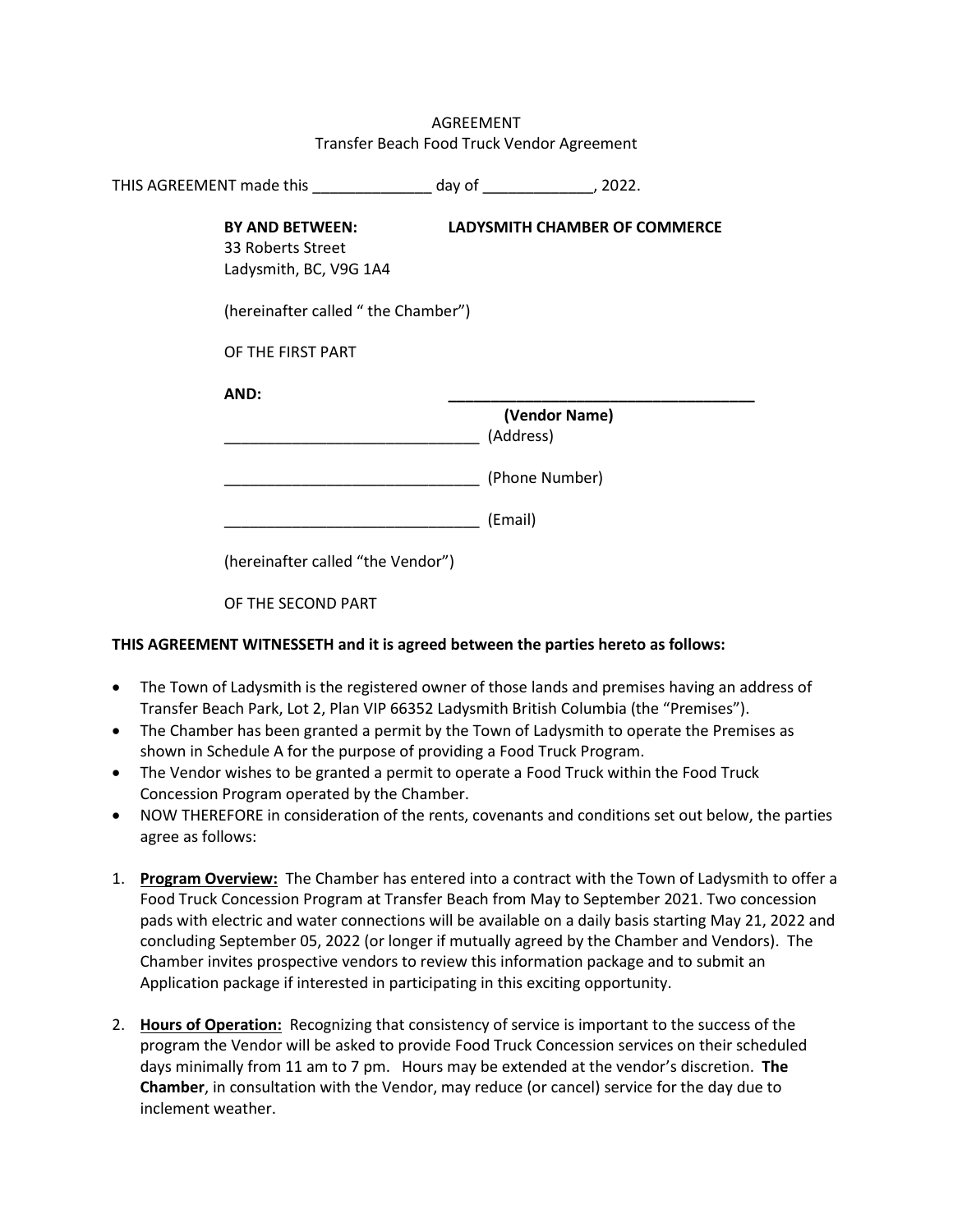- 3. **Connections:** Each serviced pad has an electrical connection (15, 30 and 50 amp available) and water connection. Generators will not be allowed unless there is an interruption in the power supply or is required for some other reason. No sewage services are available and grey water must be removed with the Mobile Concession at end of day.
- 4. **Fees:** The Vendor will be charged a rental fee of \$20/day plus an additional \$5/day for electrical hookup. Vendors will be billed at the end of each month for all scheduled time slots in said month. Fees will be due upon receipt of invoice.
- **5. Cancellation:** If the Vendor is unable to attend on a scheduled day, they must contact the Chamber as soon as possible and with a minimum of 24 hours notice. If the Chamber is able to find a replacement vendor the rental fee will be refunded. If no replacement vendor can be found than the fee will not be refunded. On the rare occasion that the Food Truck Concession is cancelled due to inclement weather (or for any other reason) the Vendor will not be charged for that day. **Please note that Vendors should not organize their own replacement without consent from the Chamber.**

The Town of Ladysmith has reserved the right to grant permission to organizations to use other areas in the park and to utilize their own food services for charitable or private purposes. The Chamber will be responsible for reaching out to these groups to determine how the Food Truck Concession will interface with these organizations. Options include: (i) the Mobile Food Service program will provide the food service for the organization/group (i.e. Mobile Food Service will operate on a normal basis), (ii) the Mobile Food Service program will operate in conjunction with the organizations services (i.e. Mobile Food Service will operate on a normal basis bot another Food Service entity may be operating in another area of the park, or (iii) the Mobile Food Service program will not operate during the organizations rental period. If the Vendors scheduled day is cancelled due to the Town of Ladysmith granting the use of the park to another organization who wishes to provide its own exclusive food service, the Vendor will not be charged for that scheduled day.

- 6. **Placement:** Mobile Food Concessions will be placed in one of the two locations indicated on the map attached as Schedule A. The Vendor should assist other vendors in locating an appropriate stall and getting in and out of stalls safely. The Vendor may arrive and begin setup by 9:00 am and should be in place and ready to provide service by at least 11:00 am. The Vendor will remove all vehicles, garbage bins, structures etc. at end of day.
- 7. **Permits and Licenses:** The Vendor agrees to obtain and display any, and all permits, licenses, and/or authorizations as may be required by government agencies including but not limited to a VIHA "Permit to Operate" for mobile food vendors and a Ladysmith or Inter-Community Business License.
- **8. Sanitation:** Area surrounding Food Truck Concessions must be kept clean at all times by the Vendor. The Vendor will provide their own trash containers and empty them periodically throughout the day as needed and at the end of the day. Consumer trash may be disposed in the dumpster located in the north parking lot. Please note that food waste from meal preparation should not be disposed in the dumpster as it creates problems with wasps and vermin. Similarly recyclable items should also not be disposed in the dumpsters. Please remove all food waste and recyclable items from the park and dispose offsite in an appropriate facility. As mentioned previously, no sewage services are available and all grey water and other by-products of the meal preparation process (i.e. grease, food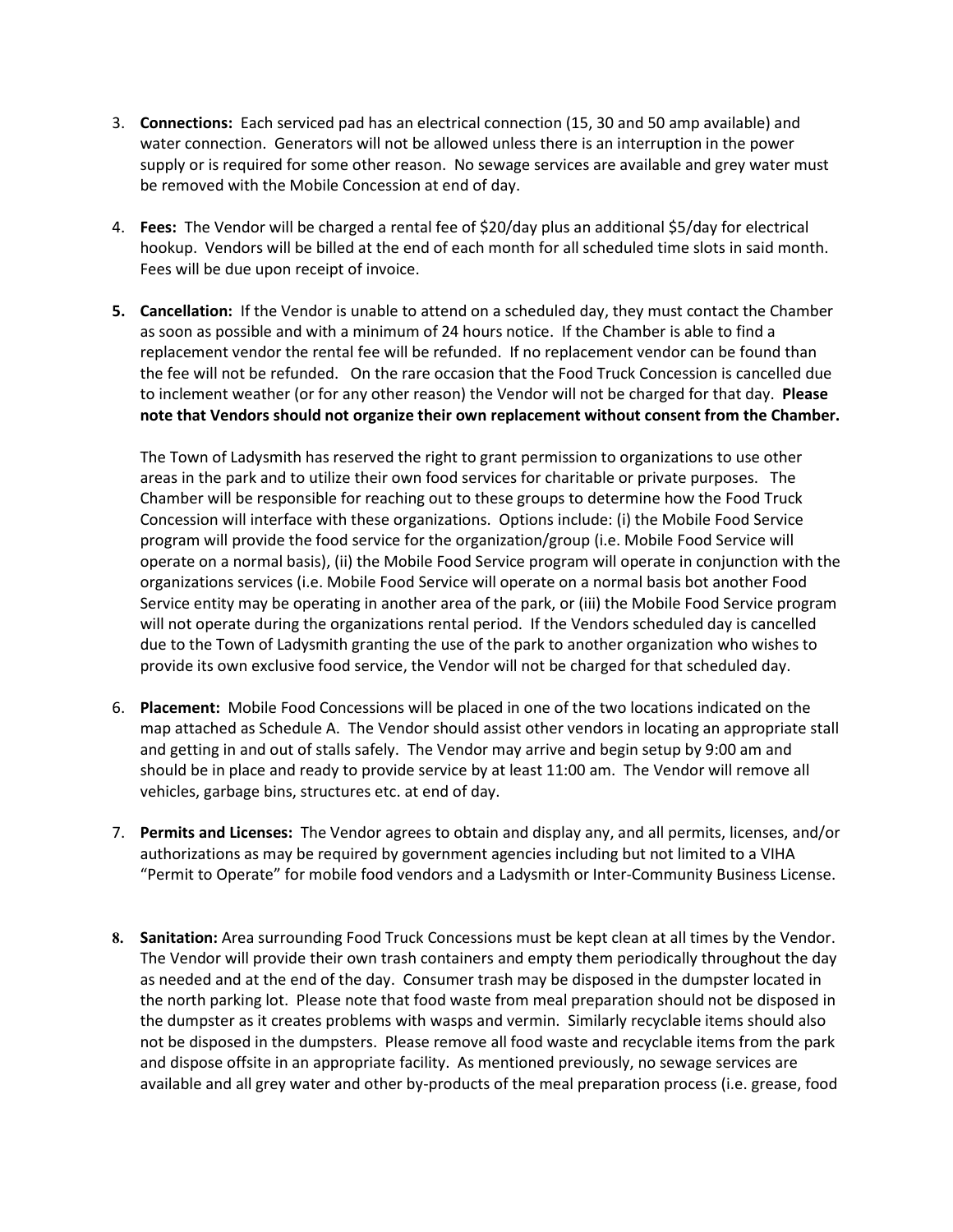scraps etc.) that might attract pests must be removed from the Concession and Park and disposed at an appropriate off-site facility.

- **9. Signage:** The Vendor will limit all signage to that affixed to their vehicle. Any additional signage must be approved by the Chamber. Signage for the Food Truck Concession will be prepared by the Chamber and placed at or near the entrance to Transfer Beach Park. Such location to be negotiated between the Chamber and the Town of Ladysmith.
- **10. Insurance:** The Chamber and the Town of Ladysmith assumes **no responsibility** for loss or damage to the Vendor, its property, employees or guests. The Vendor shall at its sole expense provide **Property & Liability Insurance**. A Certificate of Insurance naming the Chamber and the Town of Ladysmith as "additional insured" *must be received at the signing of this agreement.* Liability coverage must be for the minimum amount of \$2,000,000.00.
- 11. **Fire & First Aid:** Each Food Truck must have an approved fire extinguisher and first aid kit in the truck at all times.
- 12. **Alcohol:** No alcoholic beverages may be sold, served, or consumed while on the premises/grounds of Transfer Beach.
- 13. **Staff:** Smoking is not allowed in the food preparation or service areas. Staff must be neat and clean, preferably in recognizable clothing, i.e. matching t-shirts or jackets.
- 14. **Menu:** The Vendor will provide a full menu and prices to the Chamber for approval and will not alter such menu or prices without authorization from the Chamber. The Chamber reserves the right to exclude a menu item for the Vendor based on similarity to a previously approved vendor's menu offering or for any other reason it deems appropriate. The Transfer Beach Food Truck has been designed to feature one "Kitchen" trucks and one "Desert" truck on a daily basis. "Kitchen" trucks will refrain from selling snack or dessert-style menu items. Similarly, "Desert" trucks will refrain from selling full meal-style menu items. The Chamber will adjudicate any disagreements between vendors over menu items and the decision of the Chamber will be final.
- 15. **Spirit of Cooperation:** The Mobile Food Concession is a relatively new service provided by the Chamber and its participating vendors. We encourage and hope for a spirit of cooperation and flexibility between the Chamber, the Vendor and other participating vendors as we continue to work out the details of this program and find best practises that will make this proposition successful, profitable, fair and enjoyable for all.
- 16. **Code of Conduct:** The primary purpose of this Code of Conduct is to ensure that the Transfer Beach Mobile Food Concession is enjoyable and safe for all participating Vendors and the public. In establishing polished and professional operating procedures we will build a strong reputation, and customer base that will maximize our potential profits while providing a valued and popular addition to beautiful Transfer Beach Park.

As a Vendor in the Transfer Beach Mobile Food Concession, I/we will:

1. Ensure that me and my staff conduct ourselves in a courteous and respectful manner towards our patrons, other participating vendors, Chamber and Ladysmith Parks & Recreation representatives, and other park users.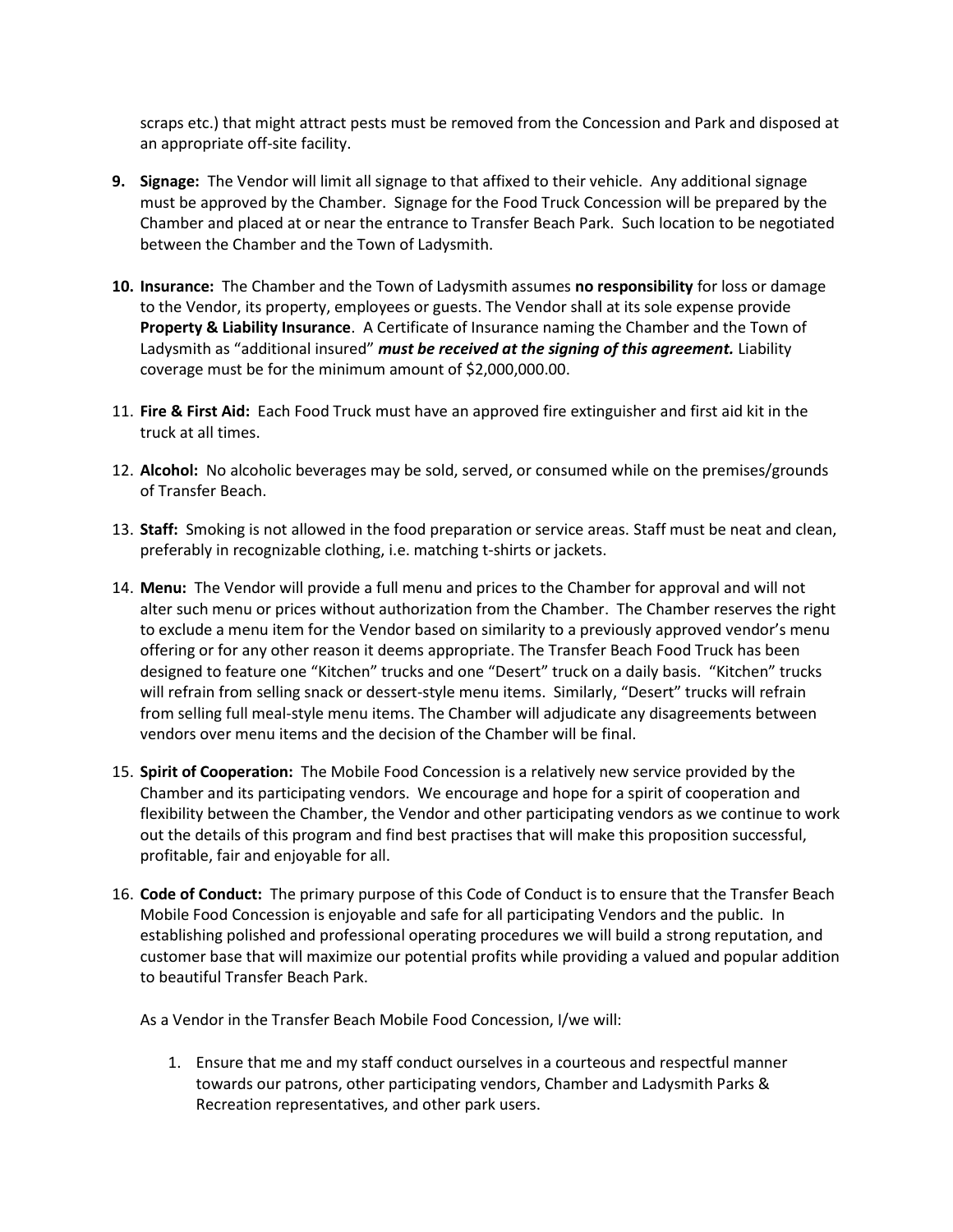- 2. Work collaboratively with the Chamber and other vendors to make the Mobile Food Concession a successful and profitable venture for all.
- 3. Refrain from any behaviour that interferes with the working/selling opportunities of other vendors.
- 4. Refrain from using language which is offensive, threatening or intimidating to others.
- 5. Not participate in the Mobile Food Concession under the influence of alcohol or nonprescription drugs.
- 6. Operate vehicles or equipment in a safe and responsible manner.
- 7. Respect and adhere to the Guidelines and Regulations as set out by the Ladysmith Chamber of Commerce in this document.

Report of failure to comply with any component of this Code of Conduct or the Guidelines and Regulations will be investigated by the Chamber. Violations of the Code of Conduct or the Guidelines and Regulations as set out in this contract will result in the Chamber taking disciplinary action appropriate to the severity of the violation. Such actions may include verbal and written warnings and/or suspension or expulsion from the Mobile Food Concession program.

## **17. RELEASE AND INDEMNIFICATION**

In consideration of the Vendor's acceptance to this contract /agreement, the Vendor hereby voluntarily assumes responsibility for, and releases, waives, acquits, and forever the Chamber and Town of Ladysmith and their respective boards of directors, council, officers, agents, employees, members, sponsors, contributors, and volunteers (collectively, the "Releasees"), of and from, and agrees not to sue the Releasees on account of any and all liability, demands, losses, claims, and damages of every kind whether now or hereafter existing, arising out of, or in any way connected, directly or indirectly, with this agreement.

The Vendor further agrees to indemnify, defend, and hold harmless the Releasees from and against any and all claims, demands, losses, liabilities, damages, costs, and expenses, including but not limited to reasonable attorney fees, for injury, death, loss or damage of whatever nature to any person, property, or any other claim resulting from, arising out of, or in any way related to (i) the Vendor's use and occupancy of the Premises, (ii) the Vendor's participation in the agreement or (iii) an act or omission of the Vendor, its agents, employees, or independent contractors or anyone directly or indirectly employed by any of them, or by anyone for whose acts or omissions any of them may be liable, WHETHER ARISING OUT OF, ATTRIBUTED TO OR CAUSED OR ALLEGED TO HAVE BEEN CAUSED BY THE NEGLIGENCE (SOLE, JOINT, CONCURRENT, ACTIVE, OR PASSIVE), GROSS NEGLIGENCE, OR INTENTIONAL CONDUCT OF ANY OF THE RELEASEES

**In executing this Contract / Agreement, the Vendor acknowledges and represents that the Vendor has read the foregoing Agreement including the foregoing Release of Liability and Indemnity agreement and will be bound by this Agreement.**